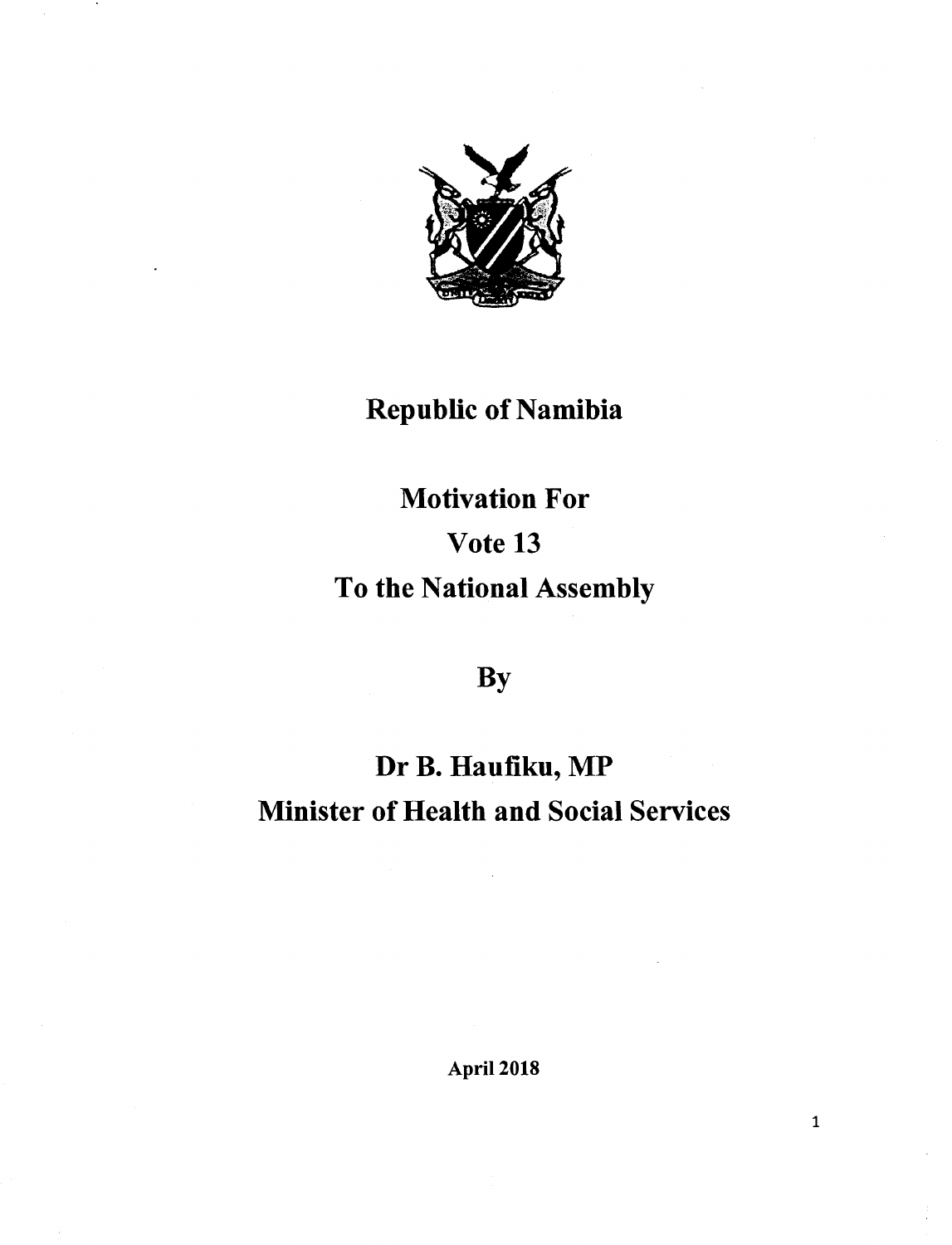## Honourable Speaker Honourable Members

Allow me first of all to thank the Honourable Minister of Finance, Cde. Calle Schlettwein as well as Honourable Obert Kandjoze, Minister in the Presidency for Economic Planning, for a well-articulated budget that focuses on the aspirations of shared prosperity and making an impact where it matters.

It is noteworthy that, as in the past, the thrust of the budget allocation for the Medium Term Expenditure Framework (MTEF) period focuses on priority areas such as education and health. The Government, thus, continues to spend appropriately on social sectors, translating its commitment from the SWAPO Manifesto into concrete actions aimed at eliminating the existing social deficits. Needless to say, we will only reach the intended objectives of Vision 2030 and the Harambee Prosperity Plan when we will have a nation which is educated, ablebodied and in good health.

Honourable Speaker

For the FY *2018/19,* the Ministry of Health and Social Services has been allocated an amount of six billion, five hundred and thirtyseven million, one hundred and two thousand Namibian dollars (N\$6,537,102,000) of which:

- Six billion, thirty-seven million, one hundred and two thousand (N\$  $6,037,102,000$  or 92.4% of total allocation) is for operational expenditure and
- Five hundred million (N\$500,000,000) representing 7.6% of total allocation is for development expenditure.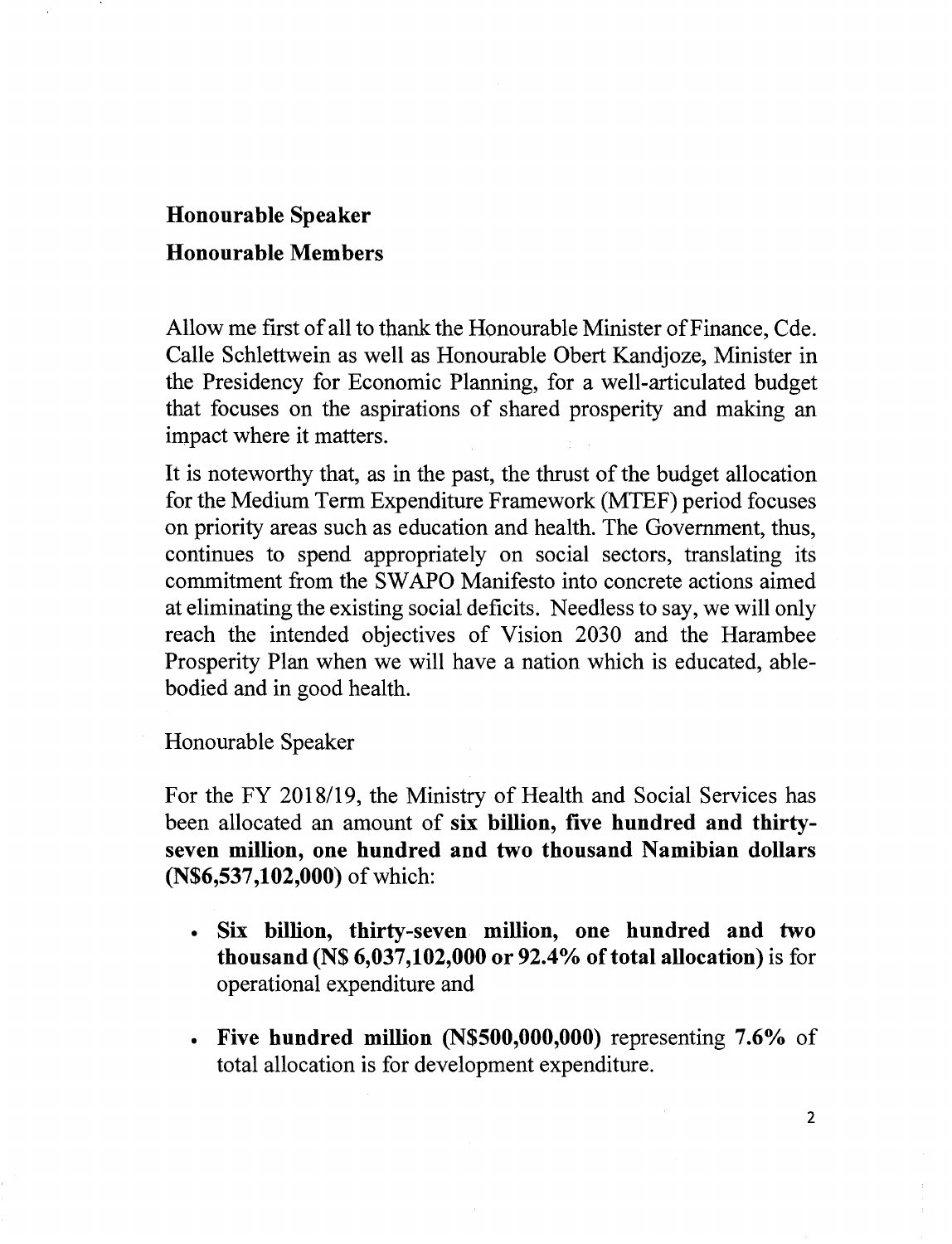The Ministry's total allocation represents 11.29% of the overall government budget. The budget allocation will, amongst others, address the emerging challenges of communicable and noncommunicable diseases, mother and child health, developmental social welfare, human resource development and management, supply of pharmaceutical and related medical products, infrastructure development and management as well as medical equipment. And more crucially, our move towards Universal Health Coverage as highlighted in Goal 3 of the Sustainable Development Goals.

### Honourable Speaker Honourable Members

During the FY *2017/18,* the Ministry faced some major challenges some of which I wish to highlight as follows:

#### i. Staffing norms for public health facilities:

The Ministry has been working on the restructuring of its staff establishment within the ambits of the policy of compensatory reduction as directed by the Office of the Prime Minister. Towards the end of2017 and early 2018, the Ministry received 169 applications for employment of recently graduated registered nurses from local academic institutions, in addition to the 174 registered nurses trained under the Ministry's Project 2013 in response to the recommendations of the Presidential Commission. But the Ministry could not absorb these graduate nurses. Not that we do not need them or do not want to employ them, but simply because the Ministry did not have positions for these nurses then but subsequently created positions through compensatory reduction by converting managerial and administrative posts into professional posts. Now that we have the positions, we do not have funds to employ them. This is not particular to nurses but cuts across all the professional cadres.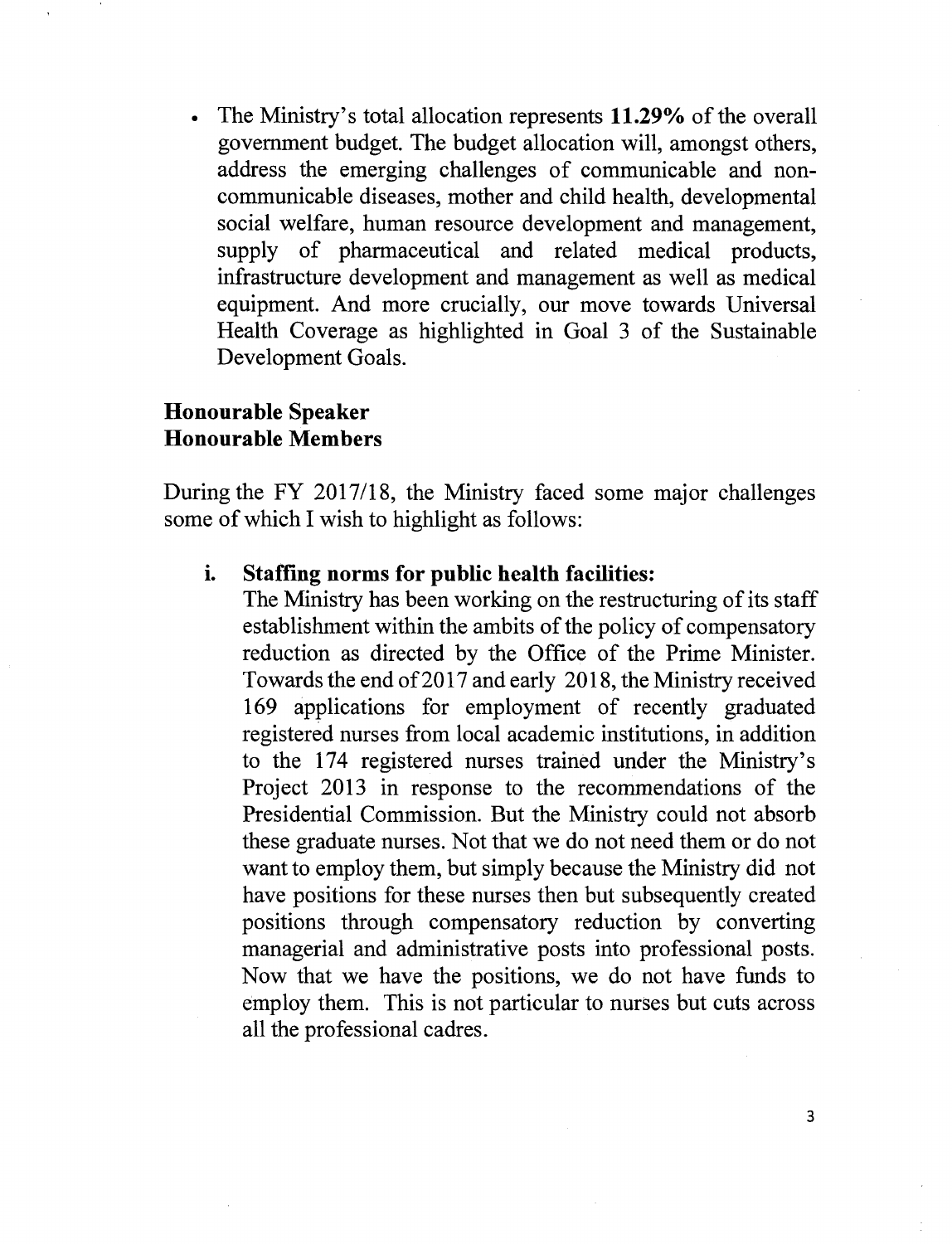If this august house, which is the law-making house, agrees that more funds be allocated to health, we shall, in the shortest possible period employ these graduate nurses, dentists, pharmacists and many others.

I personally believe that as long as the Ministry remained faced with critical shortage of staff, lack appropriate and basic medical equipment and physical infrastructures that are dilapidated or critically lacking, such as the Renal Dialysis units, for which Namibia is paying so much both in monetary and importantly, in human lives, this Ministry in particular and the government in general will always be making headline news and always for the wrong reasons.

Honourable Members

- 11. **The sharp reduction in development partner** funding in particular the Global Fund to fight AIDS, Tuberculosis and Malaria (GFATM) to the health sector will have an additional negative impact on programmatic service delivery areas such as HIV/AIDS, TB and Malaria elimination by 2020.
- iii. Shortage of medical equipment for diagnosis, and monitoring the treatment and recovery of patients is another challenge faced by the Ministry. We are of the view that only partnership with private manufacturing or supplying companies on the principles of Public Private Partnership may lift us out of this perpetual deficiencies and lack of equipment in the Ministry. We are saying this while fully aware that PPP in itself is not necessarily a panacea to public health problems. But if well managed, it can go a long way in providing leverage for healthcare issues in Namibia as proven elsewhere.
- iv. The Central Medical Store (CMS) has been struggling to fulfil its mandate of ensuring that **adequate medicines** are available in all health facilities. A turn-around strategy is being implemented for the supply and distribution chain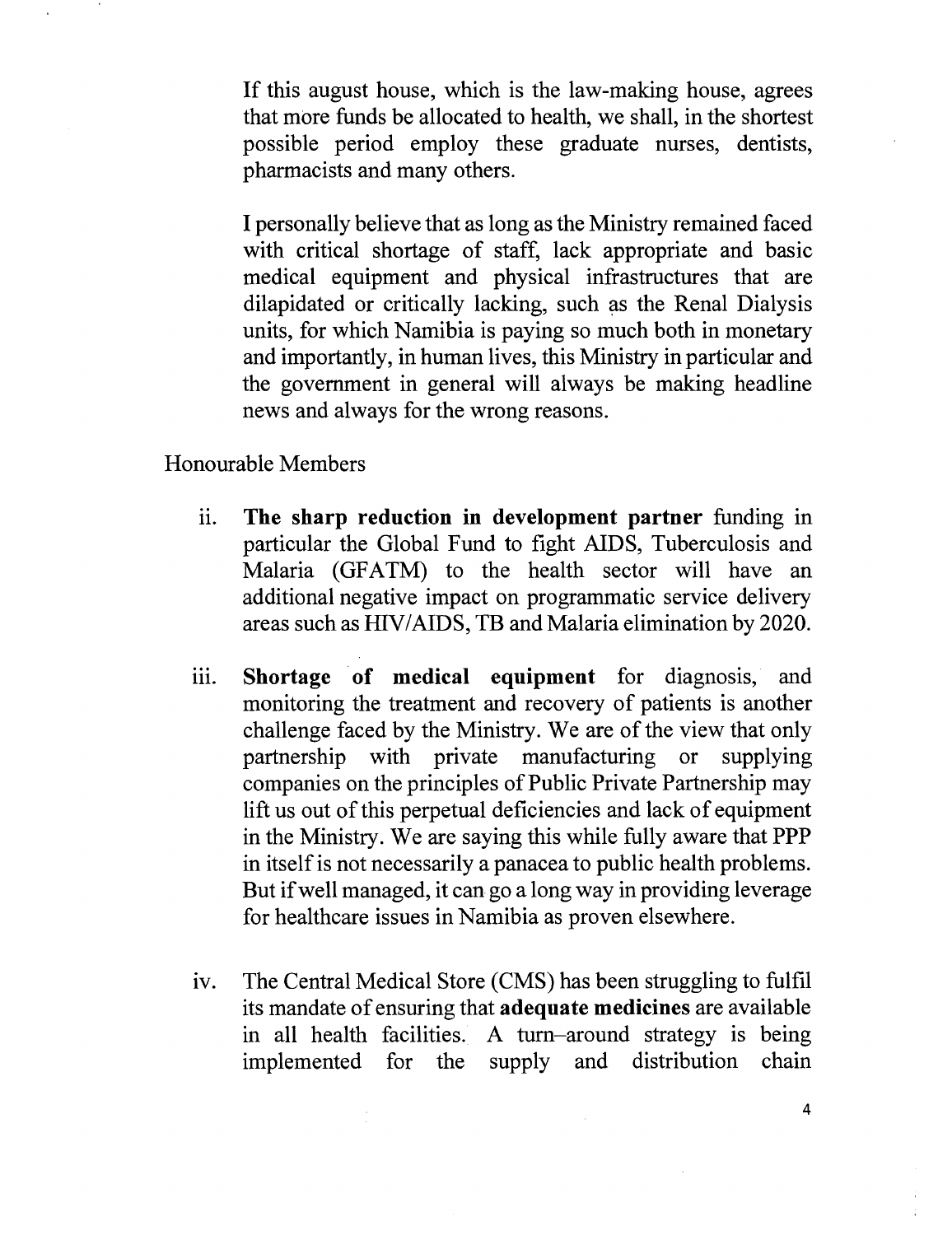management as well as provision of a safer storage facility to replace the existing storage facility.

v. There is a lack of space at health facilities taking into account new and additional services introduced for emerging needs, as well as a shortage of staff accommodation at all health facilities. In trying to improve accessibility to health care services, the Ministry continues to build new clinics as well as the renovation and upgrading of clinics, health centers, district hospitals and referral hospitals.

Although some resources were allocated for infrastructure development, many projects could not be completed on time due to the lack of financial and technical capacity of some contractors, poor management of projects by consultants which rendered projects difficult to determine or conclude as well as the slow response from the Ministry of Works and Transport on issues such as the approval of variation orders; extension of time claims; requests for determination of projects and related technical issues. We hope these hurdles shall be soon things of the past as we continue to engage the Ministry of Work and Transport in this regard.

vi. Disease outbreaks: Since 2015, many regions experienced a rise in Malaria cases and in early 2017, a malaria outbreak was declared by the Ministry, with Kavango East and West, Ohangwena and Zambezi regions being the most affected. The most affected regions are bordering neighboring Angola whose malaria transmission is very high compared to Namibia.

A total of 13 909 Malaria cases were reported this year for the past three months (January – March) with Kavango East and West regions contributing  $(77.3\%)$  out of the total cases reported so far; followed by Zambezi at 11.1% and Ohangwena at 7.6%. A total of 22 deaths were reported from January-March 2018, less than 37 deaths reported in the same period in 2017.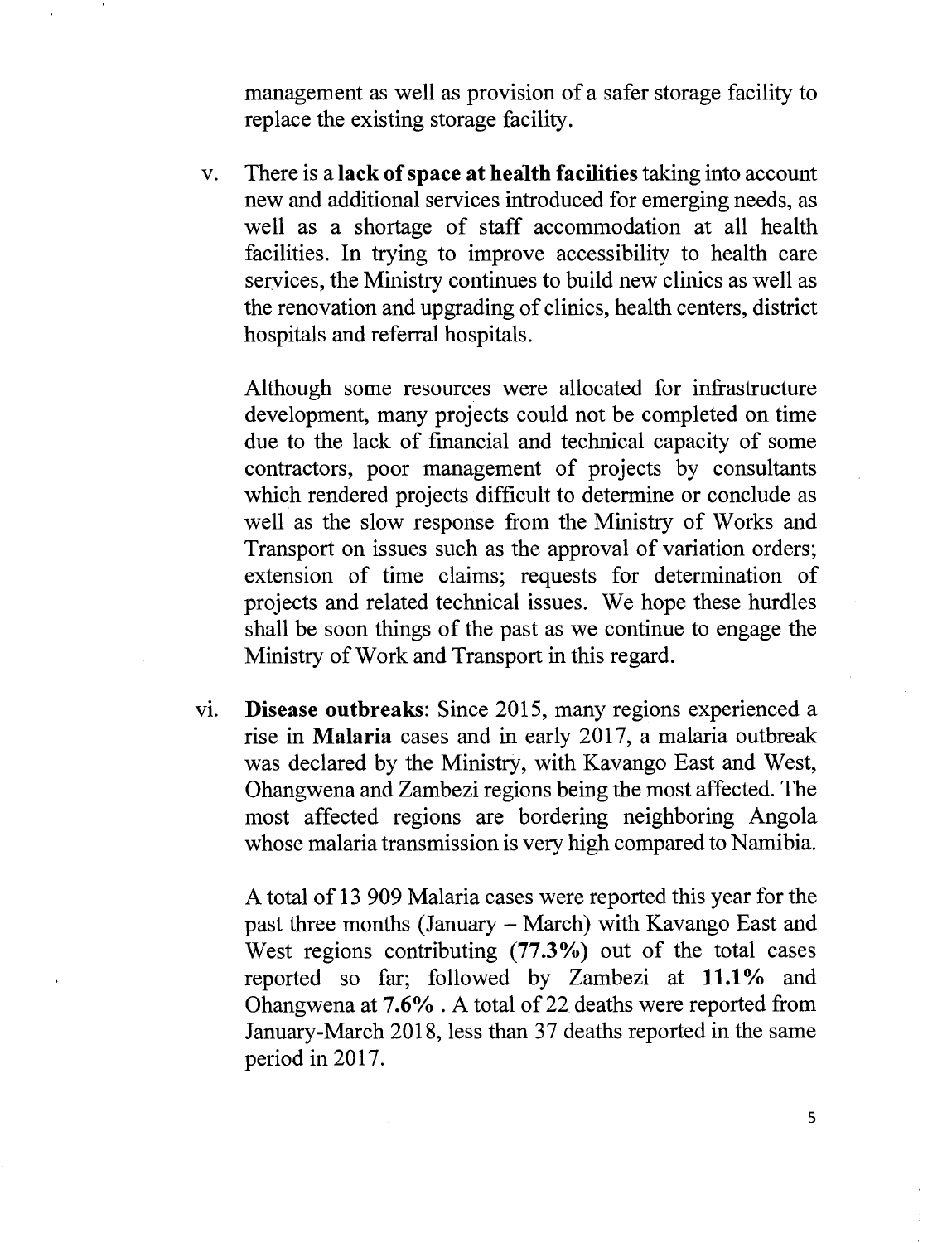The **Hepatitis E** outbreak was another challenge we faced in the last five months. This occurred mainly in informal settlements in Windhoek for obvious reasons such as poor sanitation, poor hygiene and lack of running water. So far 1186 cases of Hepatitis E have been reported in Namibia with 12 lives lost at the time of getting the information.

**Crimean Congo Hemorrhagic Fever** is another deadly disease outbreak we faced over the last few months. So far two lives have been lost to this tick borne disease in Namibia: one from Gobabis in 2017 and recently one from Keetmanshoop.

Infections due to **Listeria Monocytogenes** bacteria was also reported in Namibia and I am pleased to inform the house that, thanks to the great efforts by our health personnel, no life was lost due to Listeriosis.

The Anthrax and Cholera outbreaks further put a strain on our resources but loss of life was averted.

Much of the successes in controlling these outbreaks and limiting its impacts are attributable to the effective and efficient coordination of stakeholders, through a multi-sectoral approach in tackling the outbreaks. Our appreciation therefore goes to all stakeholders who were involved, directly or through other means, such as the Office of Prime Minister; Ministry of Agriculture, Water and Forestry; Ministry of Environment and Tourism; Ministry of Defense; City of Windhoek; local and regional authorities and our development partners (WHO, UNICEF, UNFPA and others) and some private sector entities.

On disease outbreaks, Honourable Members, only a stronger and resilient national disease surveillance system will solve or at least mitigate our future problems. This is why I call upon this august house to support our efforts to establish, without delay, the Namibia Institute of Public Health (NIPH). This will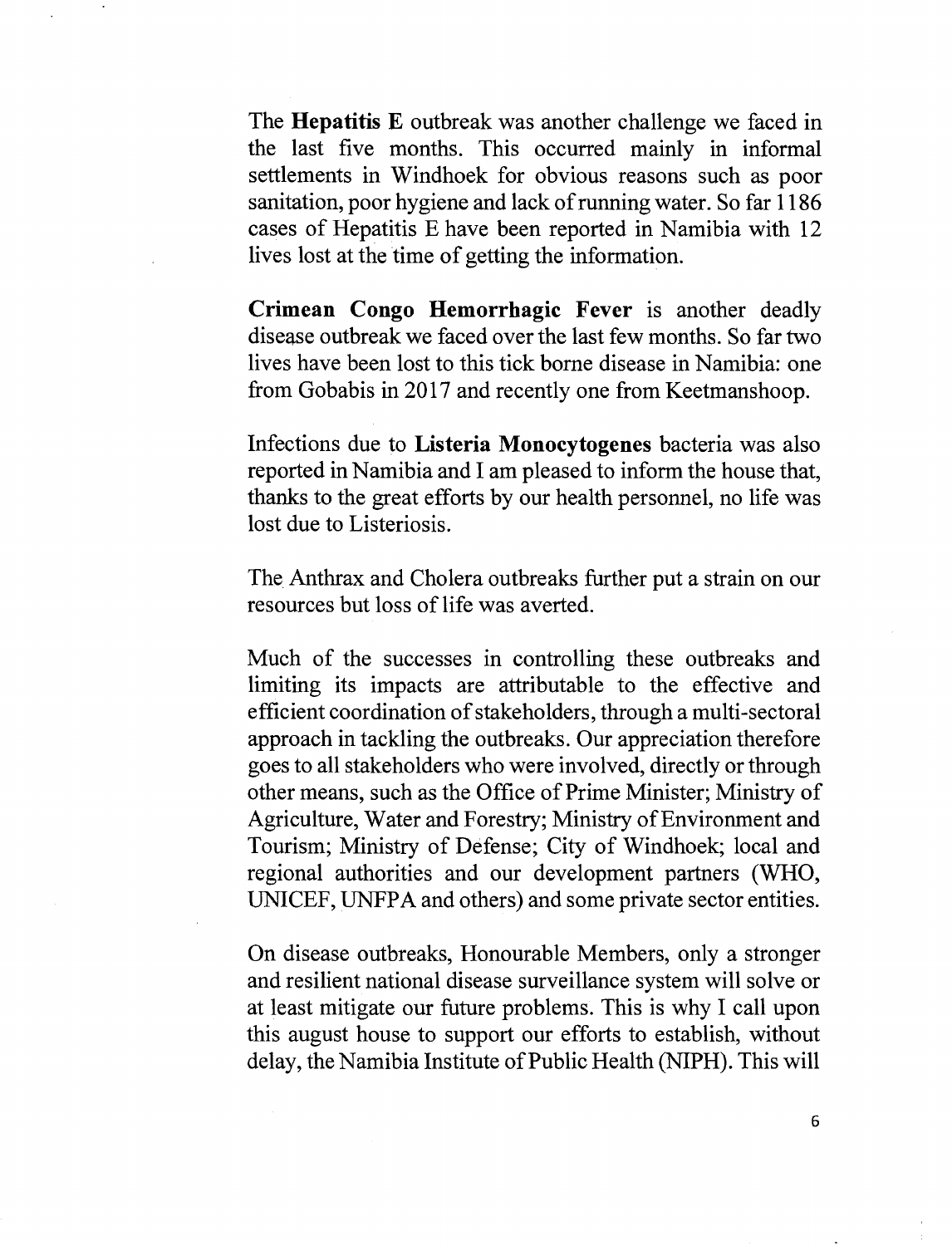be the agent (not parastatal) to be tasked with the long outstanding implementation of the International Health Regulations in Namibia.

The Namibia Institute of Pathology (NIP) should be transformed and changed from its current status of being a parastatal to a Department providing laboratory services under the auspices of the Namibia Institute of Public Health. NIPH itself shall not be an SOE. It will be an agency tasked with Disease Surveillance; Outbreak Prevention and Preparedness; Medical Disaster Management; Research and Development and Training of public health experts including field epidemiologists. I believe the training of public health experts component of the NIPH could suitably be placed at the UNAM School of Public Health. The technical consultations that are currently ongoing will determine the modalities and scope.

### **Honourable Speaker Honourable Members**

Despite the challenges alluded to above, important milestones have been achieved during the *2017/18* FY. To mention but a few:

- i. Implementation of the Human Capital Management System continued and the situation of the Ministry's staffing has been monitored through monthly human resources data collection and analysis. The Ministry had 90% posts filled rate at the end of the third quarter.
- ii. One hundred and fifty-six  $(156)$  graduates from the Ministry' nursing Diploma project, and 51 Medical interns completed internship and are appointed as registered nurses and medical officers respectively while 106 medical interns have been appointed during January-February 2018. Three medical doctors completed their medical specialization successfully and are serving in the Ministry in the specific area of specialization.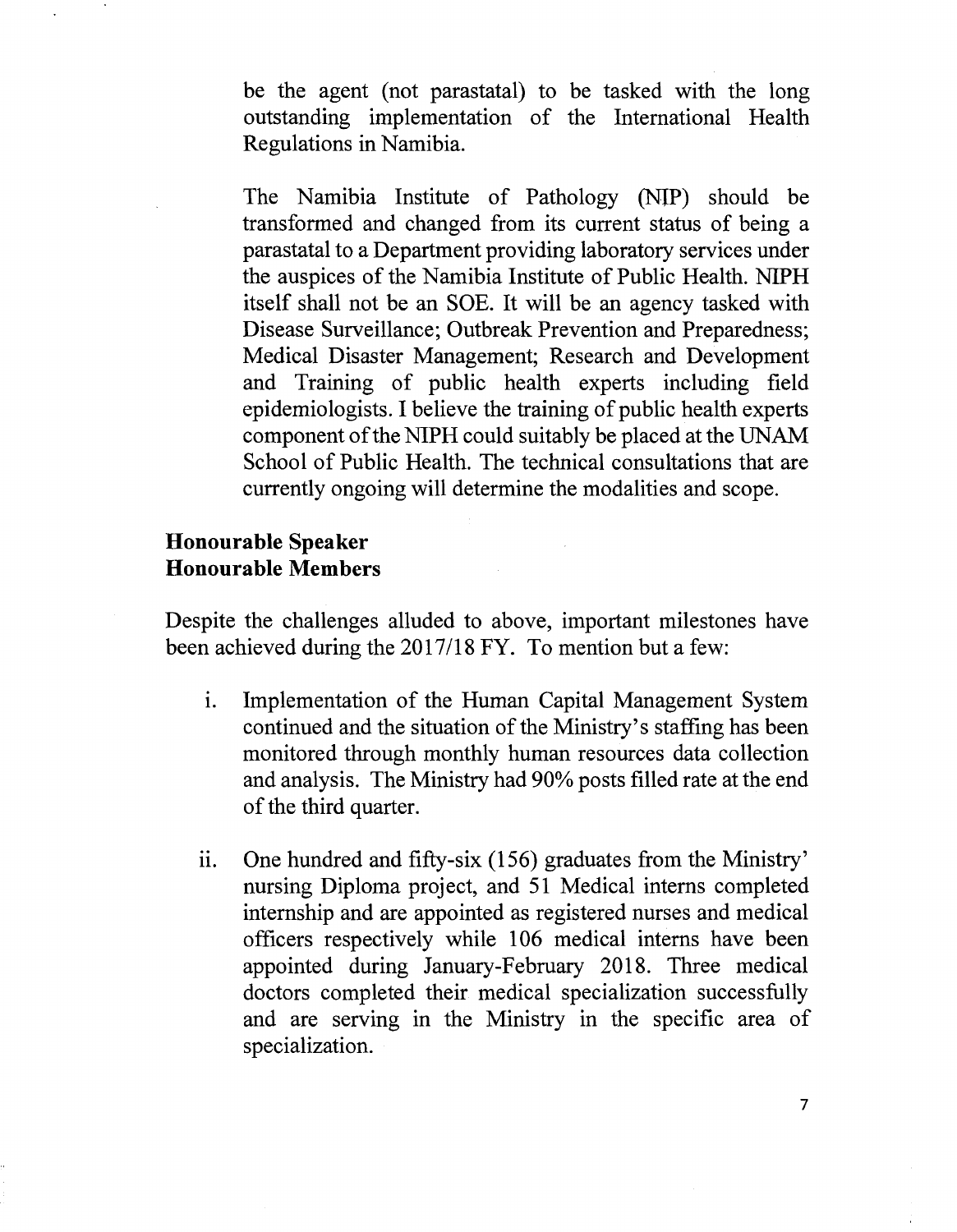- iii. The TB program incorporated the use of the newly recommended optimal paediatric fixed dose combination of first line anti-TB medication to replace the current sub-optimal formulation used in paediatrics. In the previous year 98% of TB patients were tested for HIV, 94% of TB/HIV, co-infected patients were on antiretroviral therapy (ART) and 99% were put on cotrimoxazole preventive therapy.
- iv. The coverage for PMTCT services stands at 96% and the rate of mother-to-child transmission has declined from 12% in 2010111 FY to 4% in *2017/18* FY.
- v. The percentage of persons living with HlV receiving ART increased from 70% in FY 2016/17 to 76% in FY 2017/18.
- vi. On infrastructure development, the Ministry achieved practical completions for Usakos Hospital Out-Patients Department (OPD); Iipandayamiti clinic; Andara Oxidation Ponds; Onamutayi, Muyako and Ehafo Primary Health Care Staff accommodation, extension of Engela OPD and Maternity Shelters at Opuwo and Gobabis as well as renovation to the Oncology Department at Oshakati Hospital. Maternity Shelters at Opuwo, Engela and Gobabis are also completed while construction of the one in Katima Mulilo is about to start. Here we must thank the EU, WHO and Social Security Commission for their support.
- vii. Namibia currently has more than 1 500 nurse outreach posts in all regions; 284 clinics; 44 Health Centres; 31 District hospitals and only one Academic Referral Hospital in Windhoek. Financial resource allocations currently follows this skewed pathway in favour of secondary and tertiary care with 64% of all public health expenditures going for these levels of care . This is in contrast to Alma Ata declaration of 1978 and WHO declaration of 1948 as well as section 95 of the Namibian constitution.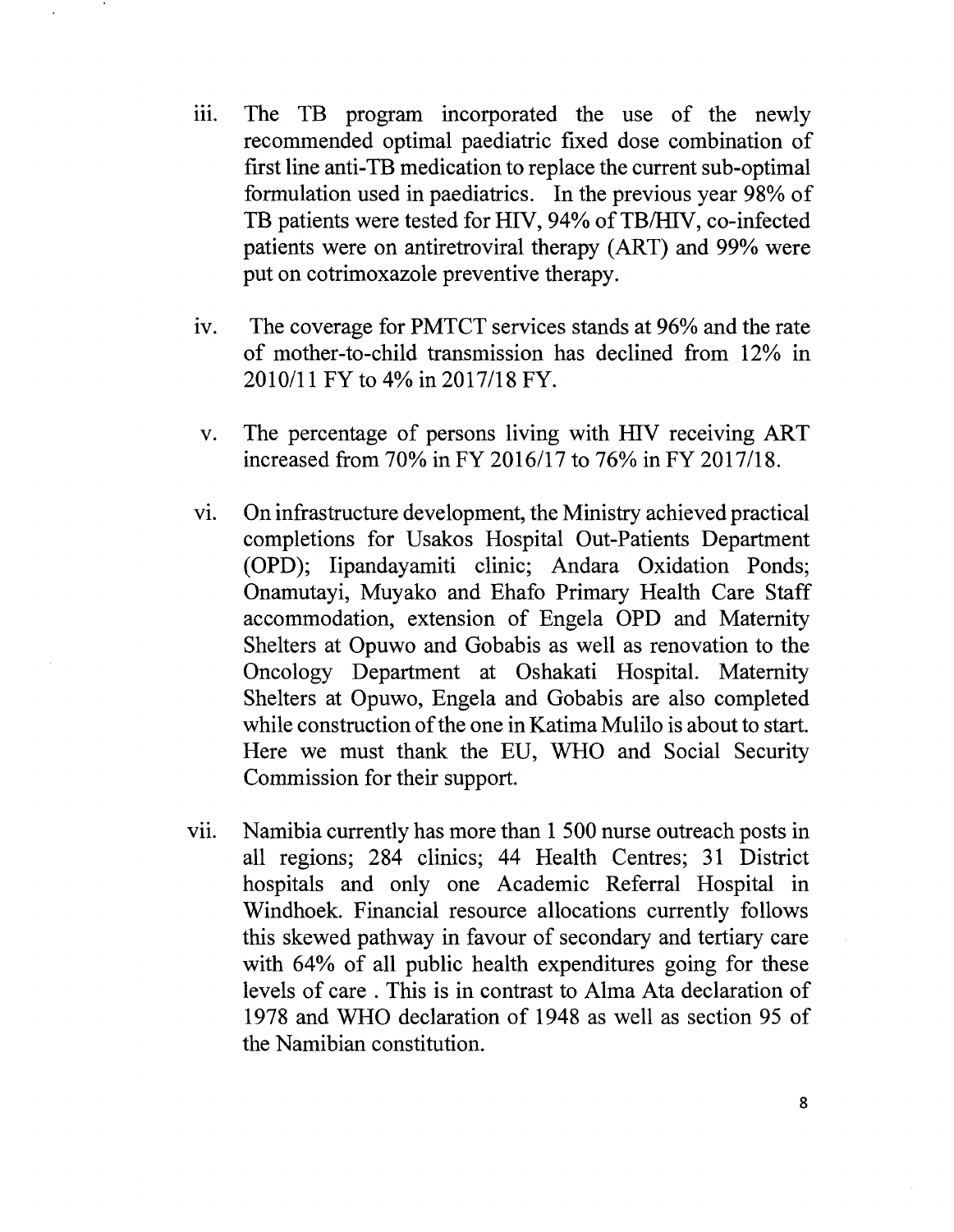To rectify this anomaly, the Ministry has embarked upon the training and deployment of Community Health Workers (CHWs) who will be our first line of defense in healthcare. So far, 1640 CHWs have been trained and deployed. Another 649 graduated in 2017 and our intention is to deploy all of them in different regions but budget constraints have not permitted the Ministry to effect this.

- viii. Medical outreach services have been provided to reduce the waiting times for specialized services as well as referrals to the national hospital. Outreach will therefore continue until district hospitals are capacitated in all aspects of service delivery.
	- ix. To further strengthen access to quality healthcare services at district level, the Ministry has a draft MoU currently under negotiation with private Medical Practitioners and Institutions to help the Ministry with provisions of critical services at some of our district hospitals in areas such as Anaesthetics, Obstetrics and Gynecology, General and Orthopedic Surgery.

We will be endeavouring to undertake the following projects under Private Public Partnerships:

- Medical Equipment leasing to replace the old and obsolete medical equipment;
- Establishment of Renal Dialysis Centres at Windhoek Central Hospital, Rundu State Hospital and Oshakati State Hospital;
- eHealth Project,
- Level 2 Trauma Centre,
- Paediatric ICU Unit and Burn Unit as well as a Snakebite ward for Windhoek Central Hospital.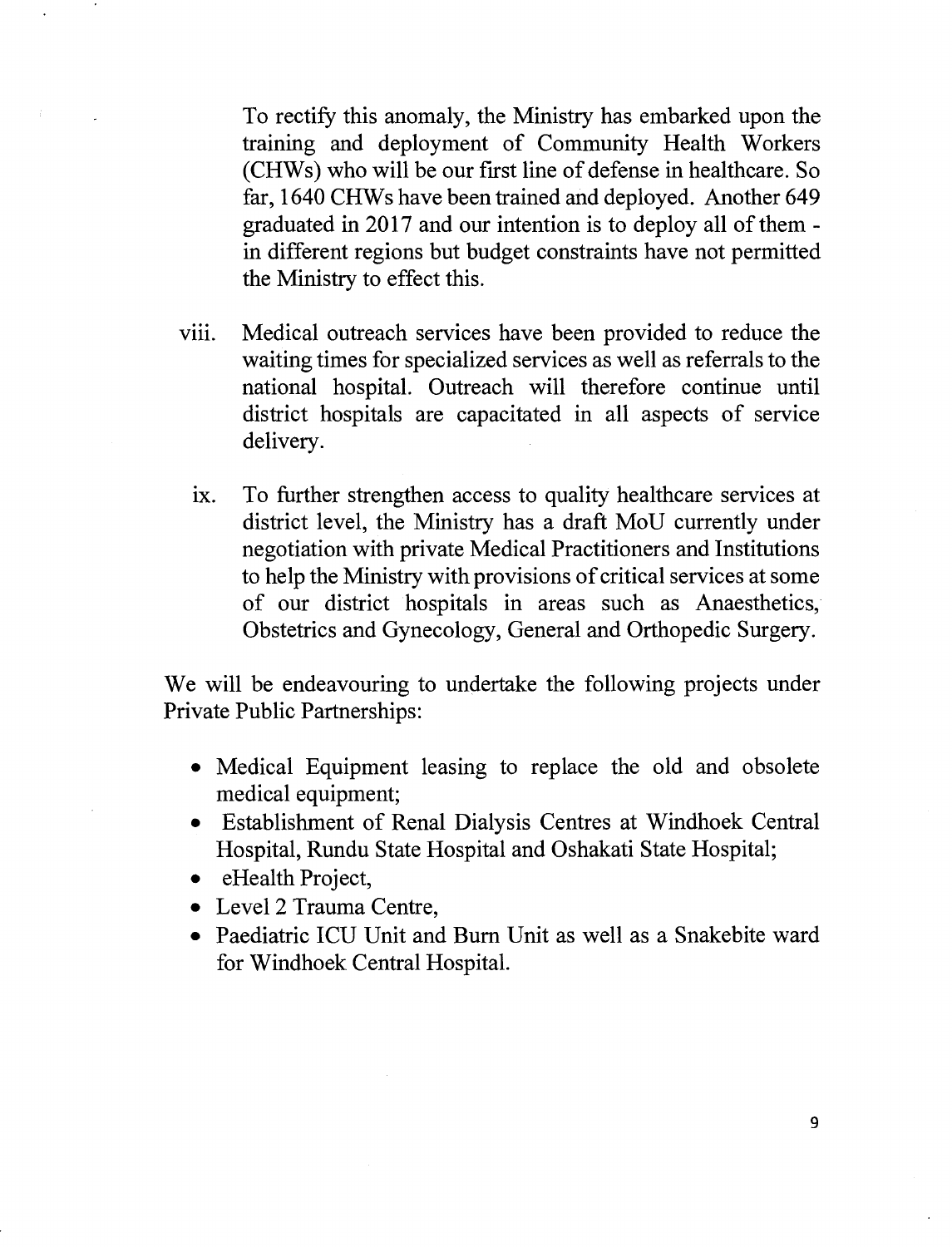The process of implementation of the PPP projects are under various stages of development and are being undertaken in consultation with the Ministry of Finance PPP Unit.

Although the PPP legislation is in place, the requirements do not provide for speedy procurement of the services so as for the health sector to provide cost effective services. For example, the Ministry is sourcing for dialysis service from private service providers and annually we spent an amount of  $N$$  44,180,052.03 for FY 201 7/18 on 278 patients. The initial cost for the renovation of available space at the Windhoek Central Hospital was estimated at N\$ 16,425,164 in FY *204/15.* This state of affairs cannot be allowed to continue.

• All these long-standing projects are crucial for the health and well-being of the broader masses of Namibians of all ages and in all regions. Renal Dialysis services and a Paediatric Intensive Care Unit are particularly crucial as Namibia continue to export funds to South Africa for services that Namibia can have on its soil at a lesser financial and human cost.

Honourable Speaker Honorable Members

I now have the honour and privilege to present before you Vote 13 for FY *2018/2019* for your consideration and approval.

An amount of six billion, five hundred and thirty-seven million, one hundred and two thousand dollars (N\$6,537,102,000) has been allocated to the Ministry of Health and Social Services.

The above mentioned allocation reflects a reduction of Four hundred and twenty-four million, five hundred and ninety-six thousand Namibian Dollars (N\$ 424 596 000) which represents 6.10%) reduction in comparison with the *2017/2018* Financial Year budget allocation.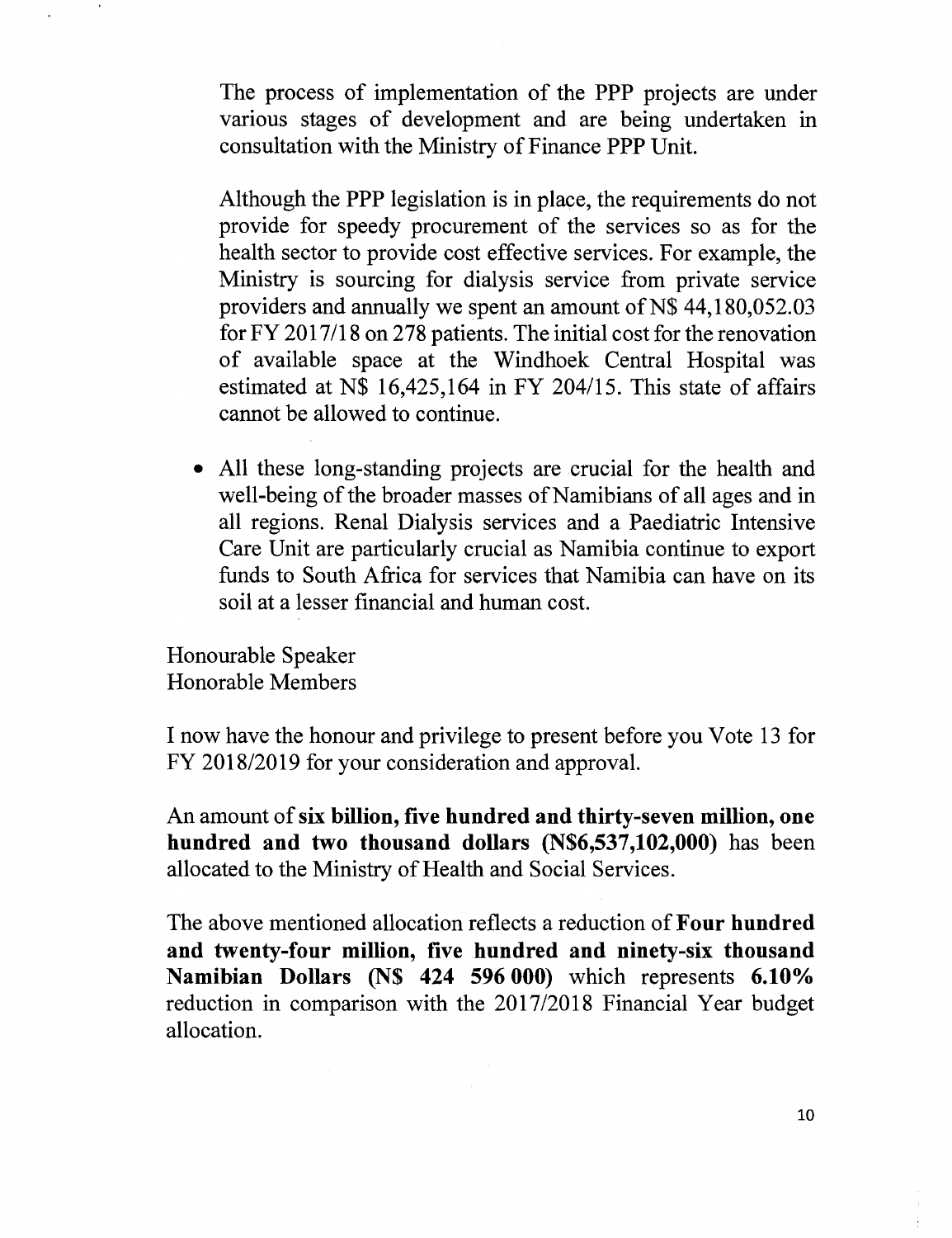The allocation for salaries and related expenditure for the *2018/2019* fmancial year represents 57.89% of total allocation translating to an amount of three billion four hundred and ninety-four million and nine hundred and ninety-two thousand Namibian Dollars (N\$ 3 494 992 000-00) for the 13,651 employees on the payroll. Unfortunately, no provision is made for the filling of critical vacancies in the *2018/2019* financial year.

With regard to revenue collection for the *2018/2019* FY, the Ministry estimates to collect an amount of seventy-two million and two hundred and thirty-nine thousand and seven hundred Namibian Dollars (N\$ 72 239 700). The details of the revenues to be collected can be seen on page 4 of the Estimates of Revenue, Income and Expenditure 01 April 2018 to 31 March 2019.

Honourable Speaker Honourable Members

Let me outline for you, individual programmes for which this money is allocated.

Programme 1: Health system planning and management: An amount of thirty million, five and hundred and forty-nine thousand (N\$ 30,549,000) is allocated.

This programme intends to develop the capacity for planning and management of health and social services in order to optimally and efficiently utilize the available resource dedicated to the sector. Particular attention is to be given to Financial and Resource Management, Human Resources and Performance Management, Policy Planning, Infrastructure development and maintenance.

**Programme 2:** Curative and clinical health care: An amount of five billion, eight hundred and twenty-five million and seventeen thousand (N\$ 5,825,017,000) is allocated.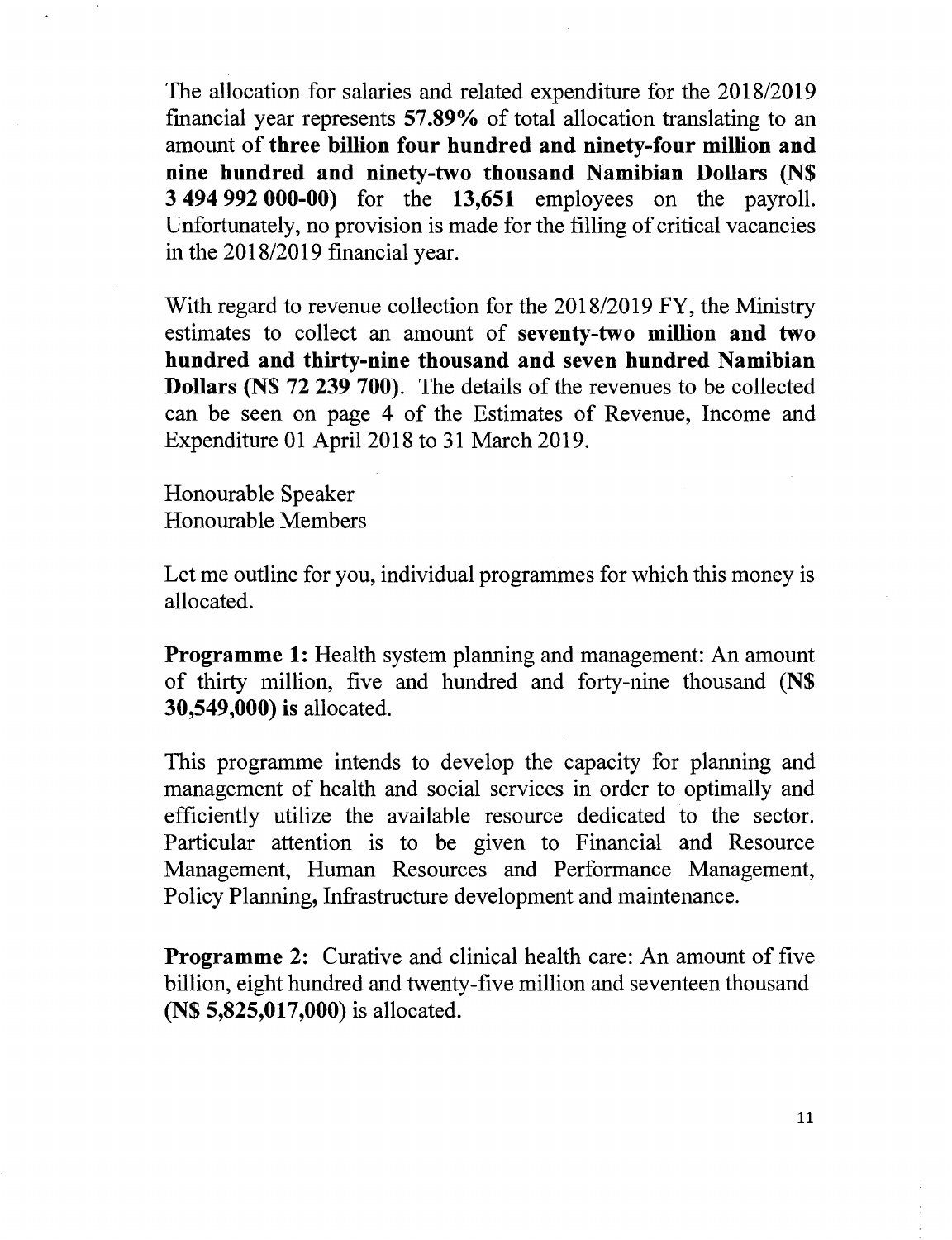This programme aims to provide services for in-patient and outpatient health care services by referral hospitals, regional and district hospitals as well as clinical services (diagnostic radiology services, laboratory services and pharmaceutical services).

Programme 3: Public Health: An amount of seventy-six million and two hundred and ninety-four thousand (N\$ 76,294,000) is allocated.

The programme is to ensure that Namibia has an efficient public health system with programs aimed at reducing the incidences of disease and disability; improvement of maternal and child health; food and nutrition; prevent non-communicable and communicable diseases; promote environmental and occupational health as well as the reduction/control of mortalities.

Programme 4: Developmental Social Welfare: An amount of twentyfive million and two hundred and fifteen thousand (N\$ 25,215,000) is allocated.

The programme aims to ensure quality delivery of social welfare services equally for all while enabling people to retain their independence, control and dignity. This programme include activities such as the promotion of family wellbeing; substance abuse treatment and prevention; administering policies and legislation for the registration and operations of welfare organizations and institutions for the care, protection of the vulnerable and rehabilitation of those in need.

Programme 5: Policy Coordination and Support Services: An amount of five hundred and eighty million and twenty-seven thousand (N\$ 580,027,000) is allocated.

The objective of this program is to provide administrative support to all other programs of the Ministry in the development of relevant policies in accordance with legislative requirements and national objectives and to facilitate the implementation of the operations of the Ministry.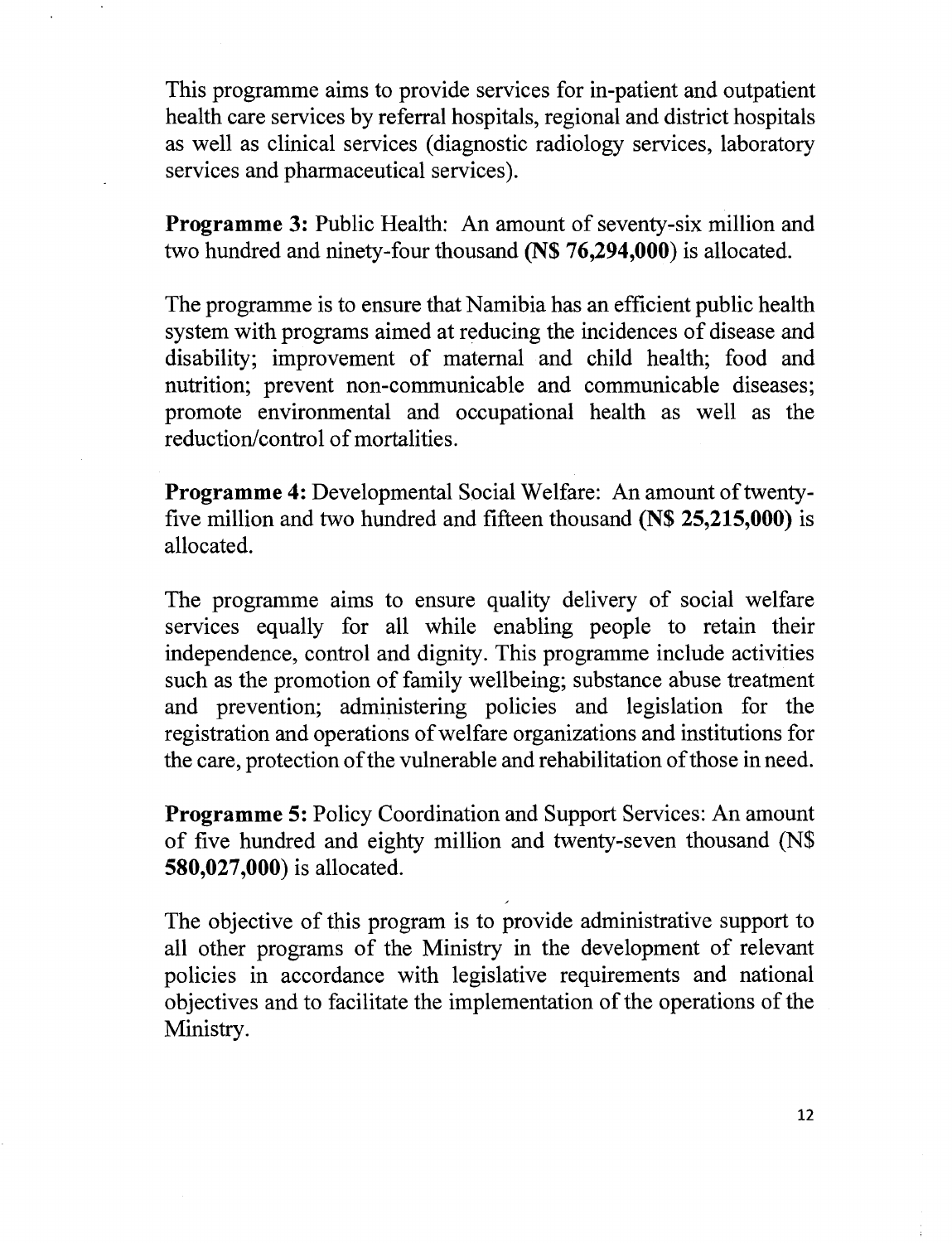### Honourable Speaker Honourable Members

Our development partners continue committing resources through various mechanisms such as bilateral, multilateral and project agreements towards programmes in the health sector which are funded outside the State Revenue Fund. The funds committed by the development partners are targeted towards the prevention of communicable diseases in particular HIV/AIDS, TB and Malaria, human resource development, strengthening of health systems management mechanisms and family health services. These contributions will therefore continue to make a significant contribution to the development of the health and social welfare sector.

In this regard, I wish to acknowledge the financial and technical support from the Government of the United States of America through the President's Emergency Programme for AIDS Relief (PEPFAR). We are also grateful for the substantial resources received from the Global Fund to fight AIDS, Tuberculosis and Malaria (GFATM). Our appreciation goes to the European Union for availing resources in the implementation of the Programme for Accelerating the Reduction of Maternal and Child Mortality (PARMaCM) where the interventions were aimed at addressing the health of our mothers and children.

Furthermore, I acknowledge the support received from the United Nations partners, in particular the World Health Organization (WHO), UNICEF, UNFPA and UNAIDS for their ongoing support in child health, reproductive health, HIV/AIDS, health systems strengthening as well as disease outbreaks. Similarly, my appreciation goes to all our bilateral partners for their ongoing financial and technical support in various projects.

Honourable Speaker,

I also wish to thank members of my team; the Honourable Deputy Minister, the Acting Permanent Secretary, and the entire staff of the Ministry of Health and Social Services for their tireless efforts towards